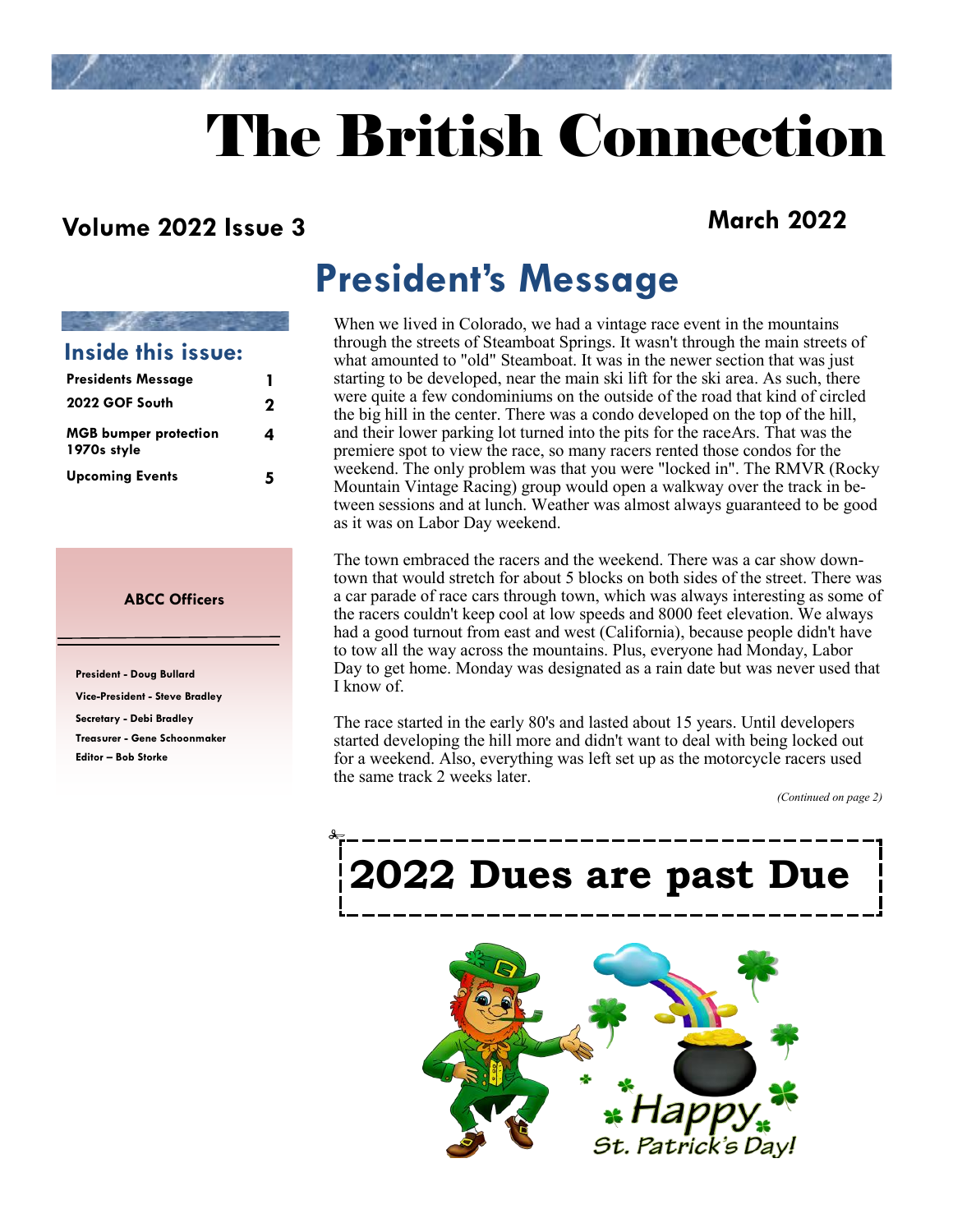

Page 2

*(Continued from page 1)*

We always rented a condo on the outside of the track in a corner where the racers came around a sweeping bend downhill to a sharp left hander and a quick right before the back straight down to another right hand 90-degree turn. We could see most of the back half of the track, and the pit entrance was right in the sharp (kink) left hander. So, the cars were already about the slowest that they would be in that corner. Making a dive for the pits that was not that hard.

I had finished the v6 powered Sunbeam Alpine somewhere along in there. So, we would blast up the mountains, blowing by most everyone. One time right after I had parked, I Saw someone go over to the car and look under it to check the exhaust, as there was and still is only one coming out the back.

The organizers also had a parade on the racetrack at lunch for show cars. One year our daughter and her boyfriend drove the Sunbeam on the track at lunch. The next year our son and his girlfriend drove the car on the track at lunch. They both thought they were hot Stuff.

One year as we were watching, before lunch a bunch of Porsche 911's went by on the street below our balcony. Our daughter, who at the time was probably 16 or 17 was ogling the passing cars. I told her to just remember "Anyone can own a Porsche, not just anyone can own a Sunbeam"

Happy travels.

*Doug*



**<https://www.gofsouth.org/>**

**April, 22 through 24, 2022**

**Mission Inn Resort & Club Howey in the Hills, FL 34737**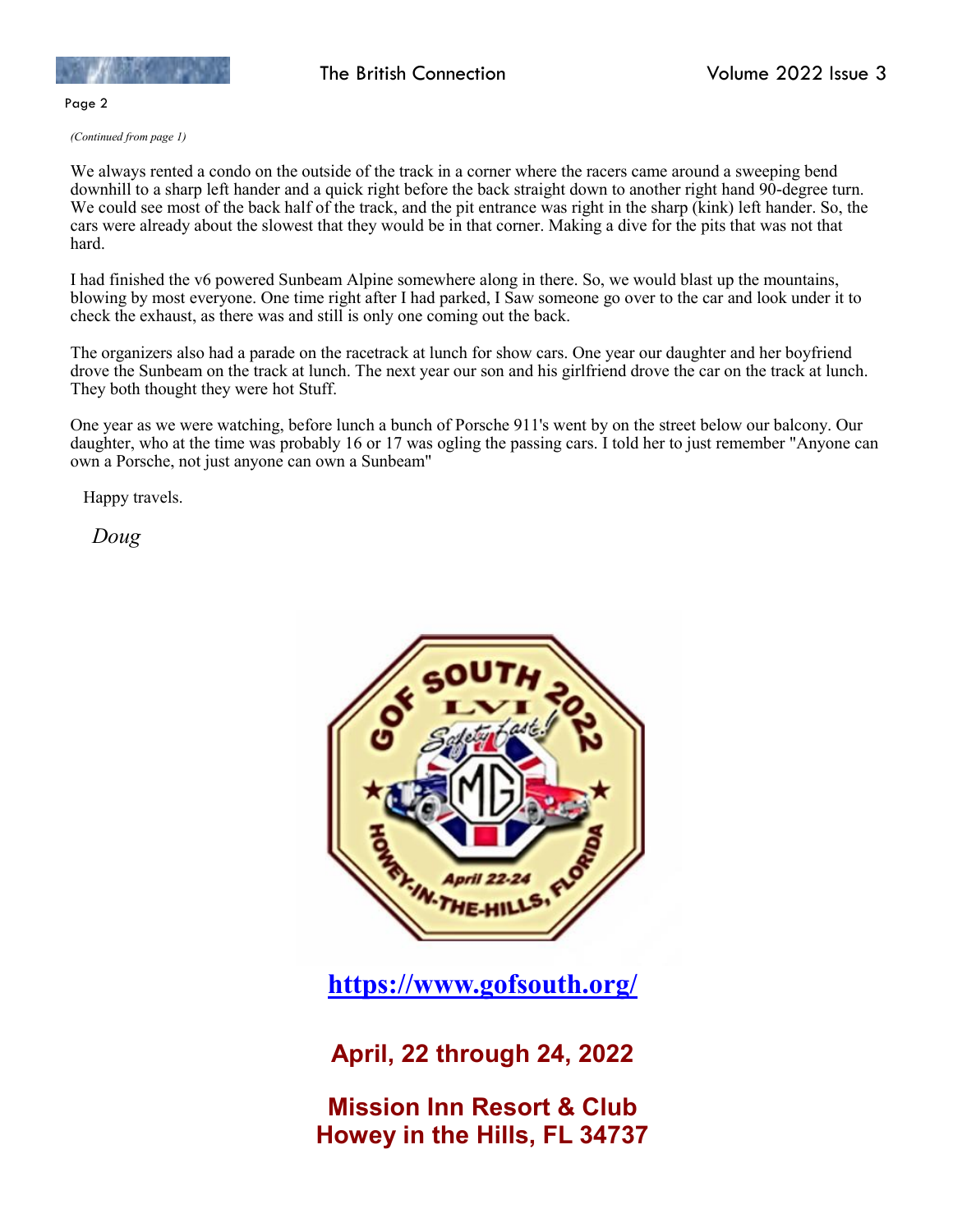### **Celebrations**

**By: Gene**

 BIRTHDAYS **Bert Martin March 2 Kevin Lemire March 4 Judy Goudy March 22**

#### ANNIVERSARIES

**Mike & Gene Schoonmaker - 3/30/2022 - 59 years**

### **2022 ABCC Upcoming Club Activities**

Do you have an idea for an event? Contact Doug at pbullard@hotmail.com



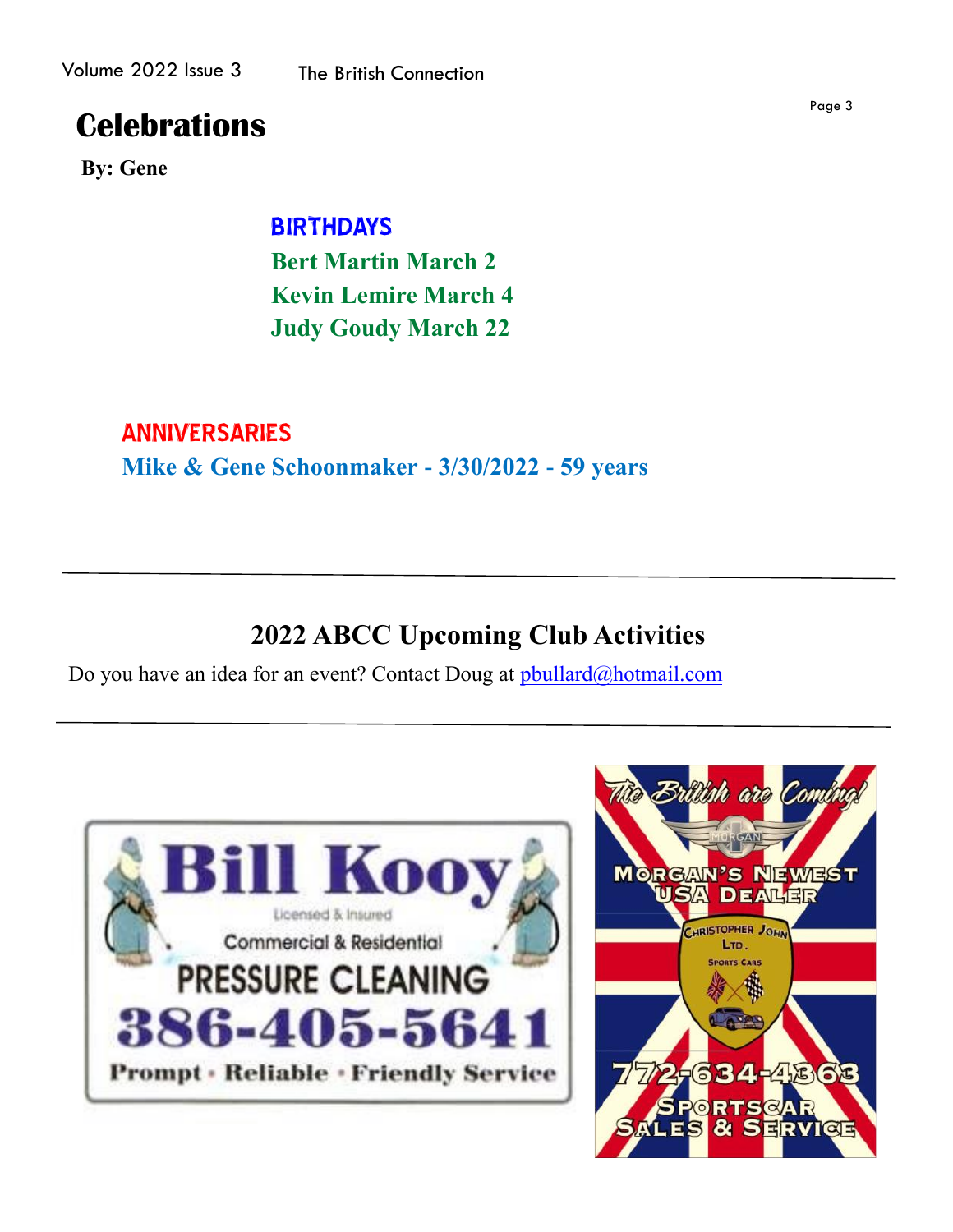

#### **MGB bumper protection 1970s style**

How often have you heard the question… when did they put rubber bumpers on MGs or why did they do the change over?

Well, President Nixon signed S976 into law in 1972, which amended the Federal Motor Vehicle Safety Standards with the Motor Vehicle and Cost Savings Act. His statement at the time was that the Act would authorize the Secretary of Transportation to establish cost effective bumper performance standards for new cars manufactured in, or imported to, the U.S.

MG was part of British Leyland, and they created an American only bumper overrider for early '74 models. These large overriders were called "Sabrinas" (after an ample-chested entertainer, much like the '50's Dagmars used by Cadillac.) They were molded with rubber over metal and were bolted through the standard chrome bumpers to 5/16 inch sprung steel blades. This resulted in both front and rear collision protection.

However, the Sabrinas were only a temporary fix for the mandate. The NHTSA came up with a pendulum test to make sure the bumpers on '75 model year cars could protect against 5 mph impacts and the car's corners would have to be protected at 3 mph. Ah, but there was a catch… the pendulum was designed to strike a bumper with a height of 16-20 inches off the ground. This meant the MG would have to be raised to comply with this requirement. MG didn't have the resources to build two different versions, so this meant that the new standards would be applied to all cars for shipment to all parts of the world.

Due to this development, MG had to raise the car 1.5 inches on its suspension. The new bumpers were designed by Harris Mann of Austin Morris Styling. They were made of Bayer's Bayflex 90 polyurethane over steel, and were molded by Marley Foam in unique chrome plated molds. This process resulted in a semigloss black finish.

The car bodies were reinforced to support them. This resulted in protection that was above and beyond the Federal requirement. They were introduced in September of 1974. MG fans will call them '74  $\frac{1}{2}$  as they still have the twin carbs, which were phased out in 1975 models. The rubber bumpers added 70 pounds to the vehicle weight.



#### **FOR SALE**

**Send me your car related "for sale" or "wanted" items for this space. Ed**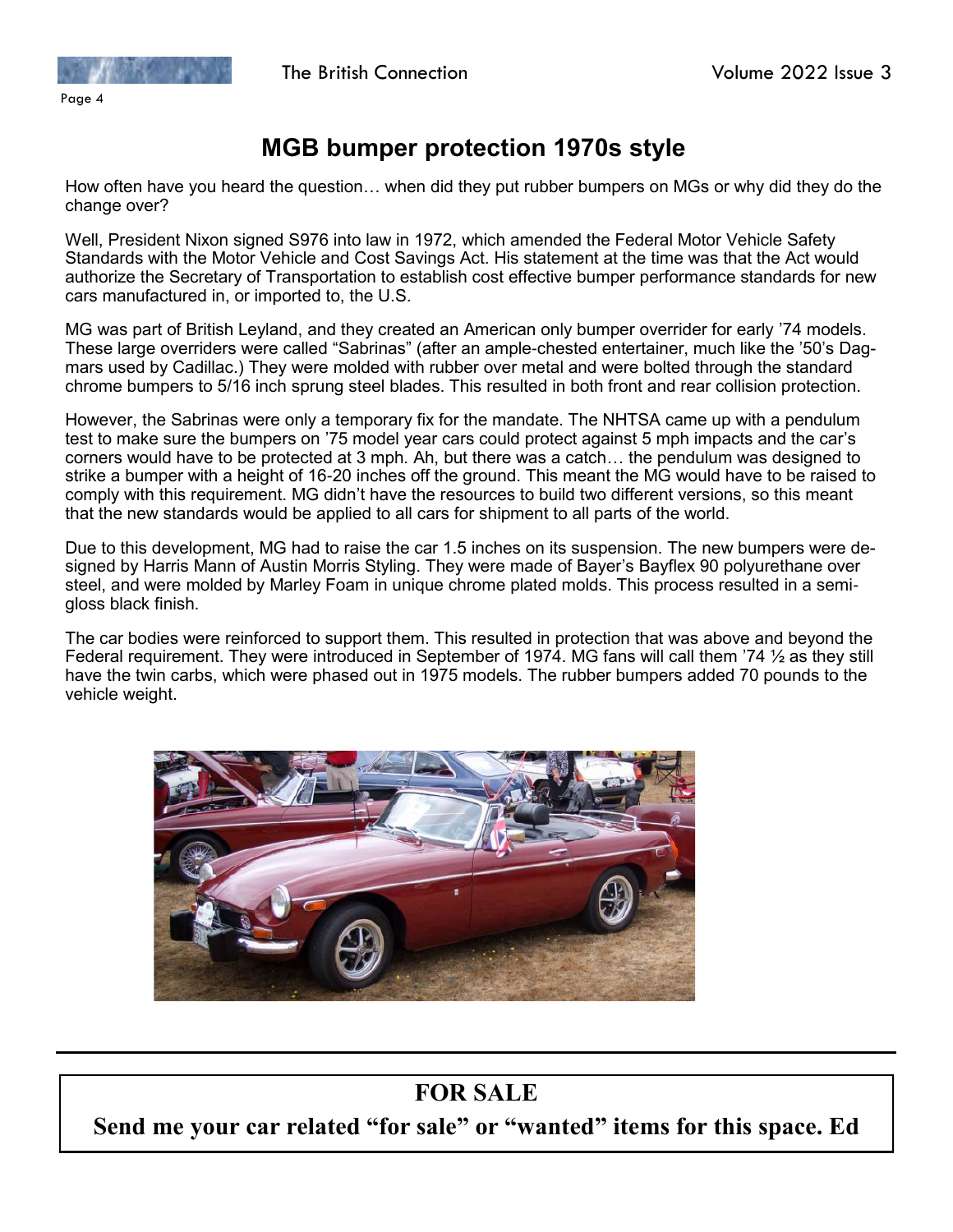

Page 5

# **UPCOMING EVENTS**

**MARCH 16-19, 2022 Sebring Support races. Sebring, FL** - [www.imsa.com](http://www.imsa.com)

**MARCH 16-19, 2022 Mobil 1 12 hrs. of Sebring. Sebring, FL.** - [www.imsa.com](http://www.imsa.com)

MARCH 17-20, 2022 Charlotte SpeedTour Charlotte Motor Speedway - Concord, NC - <https://svra.com/>

MARCH 24-27, 2022 Atlanta Speed Tour. Braselton, GA - [www.svra.com/](http://www.svra.com/)

**MARCH 25-27, 2022 Daytona Beach Spring Car Show and Swap Meet. Daytona Beach, FL** <http://www.turkeyrun.com>

**APRIL 2, 2022 37th Annual British Car Show. Henry's Depot, Sanford, FL**  [www.allbritishcarclub.com/](file:///C:/Users/Bob/Documents/CFTR/www.allbritishcarclub.com/)

April 2, 2022 [1st Annual Cocoa Village Concours & Crosswinds Great Brevard Duck Race.](https://visitcocoavillage.com/events/spring-car-show-and-crosswinds-great-brevard-duck-race/) Cocoa. Village Cocoa Beach, FL - Events – [Historic Cocoa Village \(visitcocoavillage.com\)](https://visitcocoavillage.com/events/)

**APRIL 6-8, 2022 HSR Spring Fling. Sebring, FL** [www.hsrrace.com](http://www.hsrrace.com)

**APRIL 16, 2022 Wheels Across the Pond. Jupiter, FL** - [www.wheelsacrossthepond.com](file:///C:/Users/rstor/Documents/CFTR/www.wheelsacrossthepond.com)

APRIL 22, 2022 Spring Carlisle. Carlisle, PA. – (717) 243-7855 - or- [www.carsatcarlisle.com](http://www.carsatcarlisle.com/)

**APRIL 22-24, 2022 54th Annual GOF South. -Howey in the Hills, FL** - <https://www.gofsouth.org/>

APRIL 23, 2022 28<sup>th</sup> Annual Brits on the Bay. Pensacola, FL - [Panhandle British Car Association -](http://pbca1.com/show.htm) Annual [Show details \(pbca1.com\)](http://pbca1.com/show.htm)

APRIL 24, 2022 Britain on the Green. –Lorton, VA - [BRITAIN ON THE GREEN | BOG](https://www.britainonthegreen.org/)

**APRIL 27 – MAY 1, 2022 19th Annual MINIs at the Dragon. Fontana Village, NC**  <https://minisonthedragon.com/>

APRIL 28 – May 1, 2022` "Classic Motorsports Mitty" Road Atlanta (HSR). Braselton, GA. [www.hsrrace.com](http://www.hsrrace.com)

MAY 5, 2022 SCCA **SOLO II (Autocross). Daytona International Speedway, Daytona Beach, FL –** <https://autocross.cfrscca.org/>

MAY 7, 2022 Festivals of Speed, Thoroughbred weekend at World Equestrian Center. Ocala, FL - [https://](https://www.festivalsofspeed.com/) [www.festivalsofspeed.com/](https://www.festivalsofspeed.com/)

MAY 13-14, 2022 Carlisle Import & Performance Nationals, Carlisle, PA - <https://www.carlisleevents.com/>

MAY 14, 2022 "Springtime in the Smokies" British Car Gathering. Townsend, TN [www.blountbritishcars.org/](http://www.blountbritishcars.org/)

MAY 12-15, 2022 Jefferson 500, Summit Point, WV - <http://www.vrgonline.org>

**AUGUST 29 - Sept. 1, 2022 VTR 2022. Galena, IL -** [www.vtr2022.org](http://www.vtr2022.org)

N**ote: If you are planning on attending any of these events please check their website for updated Information before you go.**